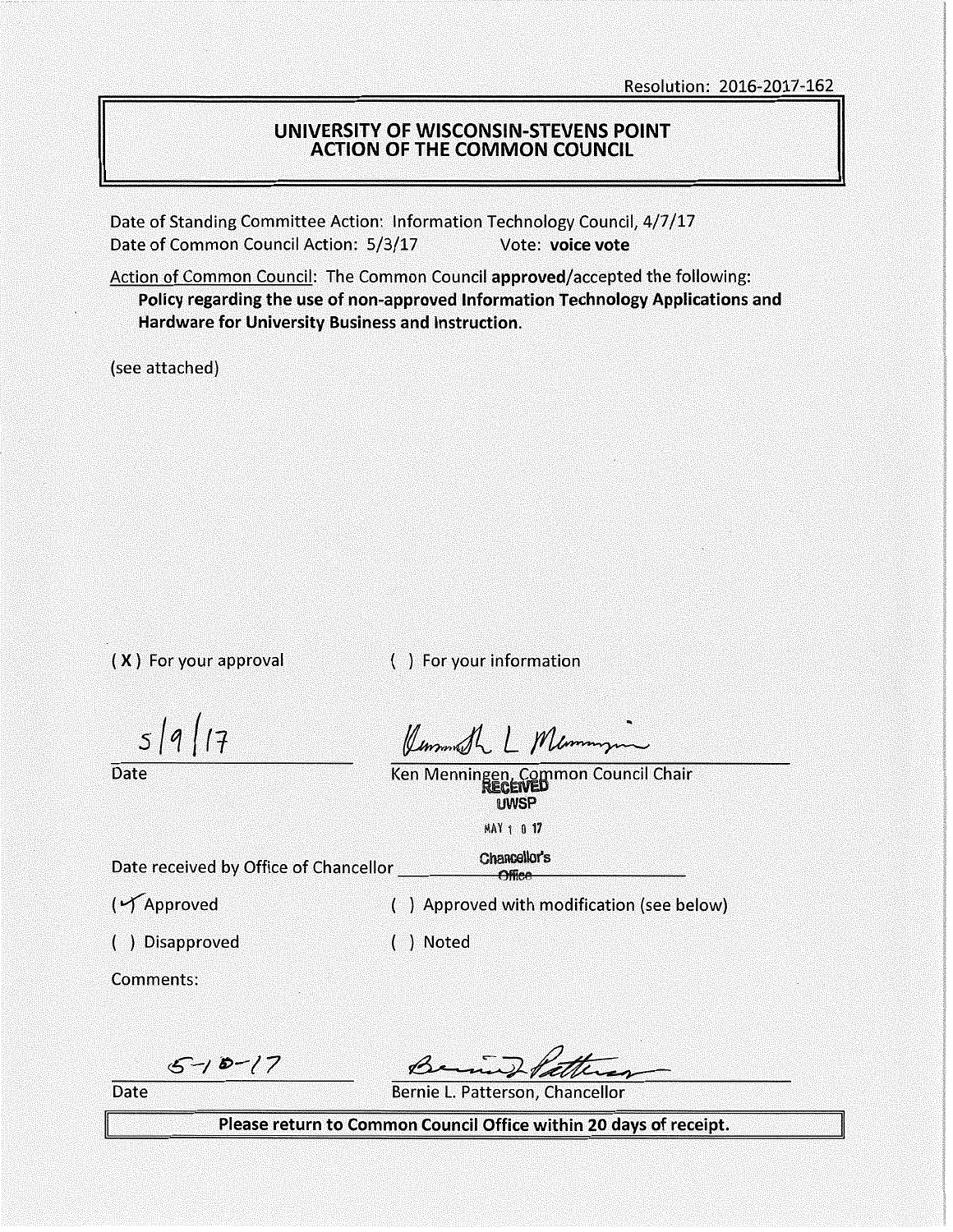## **Policy Regarding the Use of Non-Approved Information Technology Applications and Hardware for University Business and Instruction**

## **Guidelines**

Applications and services, such as online tools, free or paid, that are not owned and operated by UW-Stevens Point might not meet UW-Stevens Point guidelines or requirements for privacy, intellectual property, security, and records retention. Faculty and staff using or considering the use of non UW-Stevens Point or UW System approved applications and services should first seek the approval of the service by contacting Information Technology Purchasing and IT will begin a review. In addition to state level purchasing guidelines, the following factors should be considered when selecting and utilizing applications and services.

## **Choosing to use Non-University Applications, Technology Tools or Services**

## **Understand the risks to you and others**

- Providers may require the user to agree to a Terms of Service agreement. This is a legal contract. Only a few UW-Stevens Point administrators are authorized to enter into legal contracts on behalf of the university. Users without that authority become personally responsible for the terms of the agreement and any problems that may arise.
- Providers may change their Terms of Service without notice. Check periodically to see if it is still acceptable.

### **Protect sensitive research data and other sensitive information**

- Comply with research grant and other contractual and legal requirements to protect sensitive information. There may be requirements that a non UW-Stevens Point application or service cannot meet.
- Restrict access to any sensitive information, so that only those with a "need to know" can access it.
- Do not include any personally identifiable information if you can avoid it.
- Remove data when it is no longer needed.
- The use of any non-approved cloud service for use with High Risk or Moderate Risk data as defined by UW System Administrative policy is strictly prohibited.
- Faculty and staff utilizing tools external to campus-approved tools should not utilize their university password as this is high risk data. Passwords verify identity. It is imperative that users of tools keep their passwords confidential (link to acceptable use document/UWS authentication policy).
- Research of human subjects falls under the definition of High Risk data and may not be placed in non-approved University systems.

### **Examples of high, moderate, and low risk data**

• A complete list of examples can be found at: High Risk or Moderate Risk data as defined by UW System Administrative policy

| <b>High Risk</b>                | <b>Moderate Risk</b>                              | <b>Low Risk</b>                                                      |
|---------------------------------|---------------------------------------------------|----------------------------------------------------------------------|
| <b>Social Security Numbers</b>  | Class grades that do not                          | "White Pages" directory                                              |
|                                 | identify the student                              | information                                                          |
| <b>Driver's License Numbers</b> | Unauthorized for release<br>directory information | Maps, university websites<br>or brochures intended for<br>public use |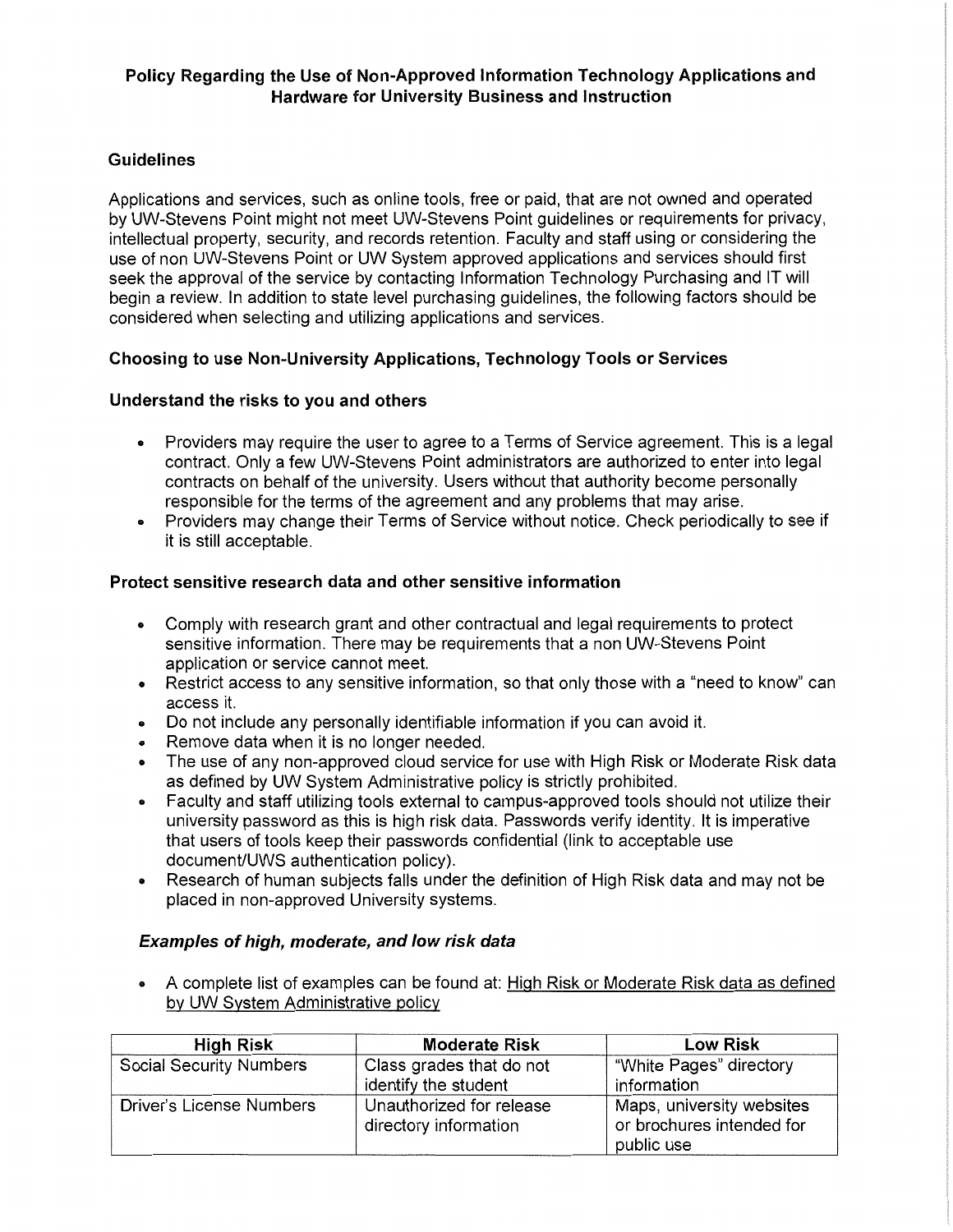| <b>Financial Account Numbers</b>                        | Documents or data used<br>internally that have not been<br>authorized for public release | Course catalogs and<br>timetables                                                  |
|---------------------------------------------------------|------------------------------------------------------------------------------------------|------------------------------------------------------------------------------------|
| <b>Biometrical Numbers</b><br>(fingerprint, iris image) | Emails or communications not<br>authorized for public release                            | Student work that does not<br>reflect a grade or student<br>identification numbers |
| <b>Health Information</b>                               | Student Campus ID number                                                                 |                                                                                    |
| Class grades that identify the<br>student               | Data Managed through IRB                                                                 |                                                                                    |
| Login info that can access<br>any sensitive info        |                                                                                          |                                                                                    |
| Research data                                           |                                                                                          |                                                                                    |

## **Protect student privacy**

- Comply with FERPA (Family Educational Rights and Privacy Act) requirements to protect student privacy.
- Restrict access to student content whenever possible, so that only those who "need to know" have access.
- Suggest students use aliases when creating accounts, particularly if student work is publicly available.
- Do not place any personally identifiable information in content. Avoid referring to students by full name.
- Limit students' postings to course-related content.
- Obtain student written consent for continued use of student materials beyond the current class.

# **Communicate the use of non UW-Stevens Point applications and services to students**

- Instructors should communicate their intent to use non-UW-Stevens Point applications and services, along with a summary of issues, conditions of use, and risks to students in the course syllabus. Examples of risks include data mining by the company providing the service, selling of student emails to third parties, and ownership of student data shared through the tool. Best practice allows students an 'opt out' provision for use of nonapproved university apps and services. An example of a statement that can be included in the syllabus is below:
	- $\circ$  This course requires posting of work online that is viewable only by your classmates. None of the work submitted online will be shared publicly. Some assignments require account creation for online programs. The instructor of this course will not share your academic records (grades, student IDs). Confidentiality of student work is imperative, so you should not share the work of your peers publicly without their permission. By participating in these assignments, you are giving consent to sharing of your work with others in this class and you recognize there is a small risk of your work being shared online beyond the purposes of this course. Examples of additional risks include data mining by the company providing the service, selling of your email to third parties, and release of ownership of data shared through the tool. If you elect to not participate in these online assignments due to confidentiality concerns then an alternate assignment will be offered to you.